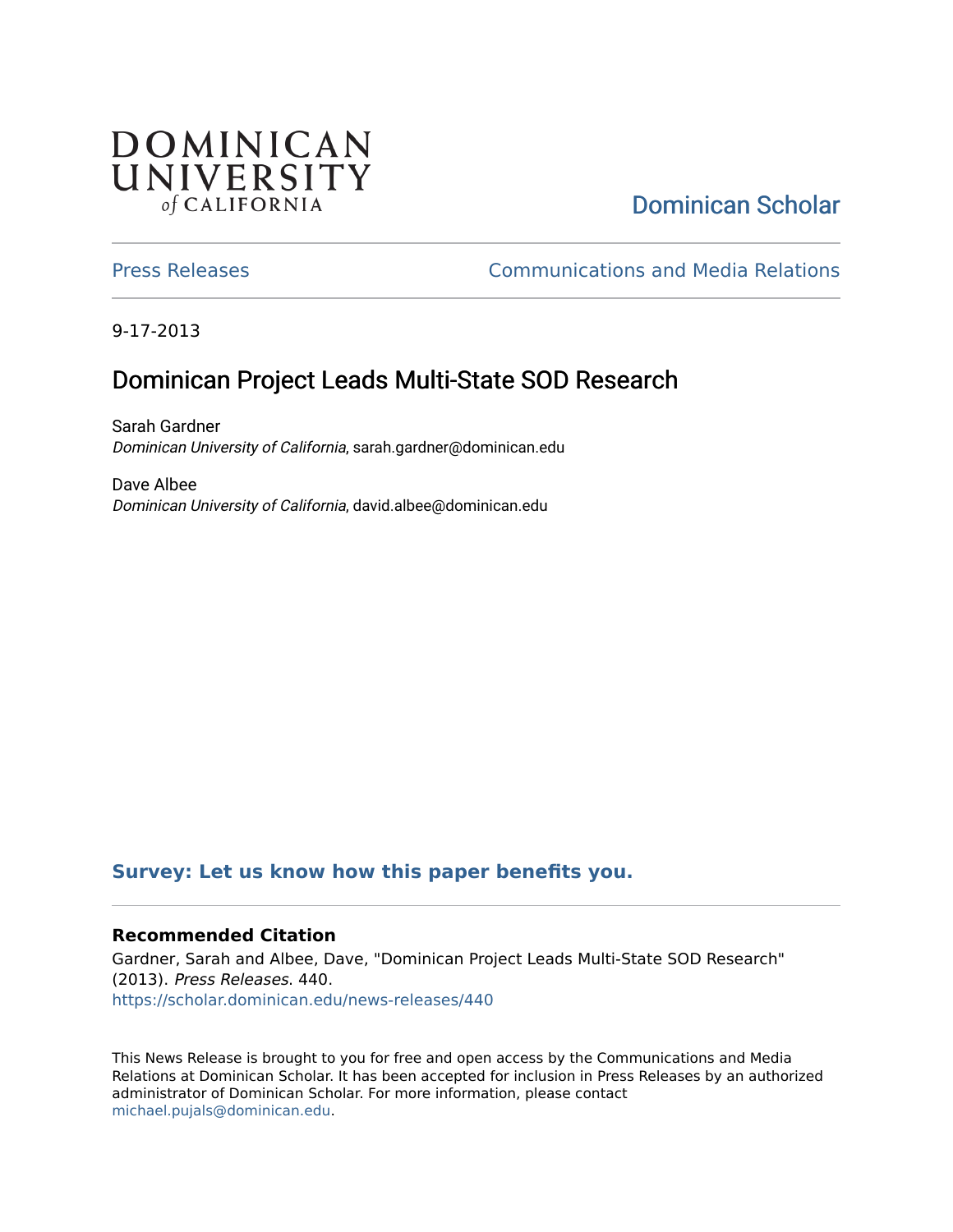### **Dominican Project Leads Multi-State SOD Research**

NORS-DUC is the only established field research facility in the country designed to study regulated plant pathogens in a secure nursery environment. USDA Farm Bill Funds allow researchers nationwide to investigate quarantined pests/pathogens known to occur in California but which have a national significance.

The first pathogen to be studied at NORS-DUC is *Phytophthora ramorum*, the causal organism of sudden oak death. The *P. ramorum* pathogen is on track to impact the nursery industry's national and international export market beyond that of any other plant disease. Farm Bill funding will expand testing of two *P. ramorum* soil remediation protocols researched

and developed at NORS-DUC. Both appear to be viable options for nursery growers nationally. "As a result of preliminary work at NORS-DUC, two multi-state Farm Bill proposals to establish proof of concept in nursery settings under varying climatic conditions and varying soil types are underway in California, Oregon, and Washington," said Karen Suslow, NORS-DUC program manager.

The two projects are:

• A steam protocol, which in the past two years successfully eliminated *P. ramorum* from two infested nurseries in California, will be trialed at about 15 nurseries in Oregon, Washington, and California.

• A soil solarization technique will be trialed at about 25 nurseries in the three Western states.

Minimizing the spread of *P. ramorum* remains a priority for the USDA and the nursery industry as there is a risk of the pathogen being spread via the shipment of infected nursery plants. Container-grown nursery plants provide a potential avenue for introducing *P. ramorum* into the natural ecosystem, either through infected plants or in run-off water leaving infested nurseries. The importance of controlling the spread of the pathogen in nursery stock was underscored in March 2004, when some infected camellia plants were inadvertently shipped nationwide from a California nursery to many different nurseries across the U.S.

In 2012, 33 nurseries in eight states had *P. ramorum* confirmations, up from 23 nurseries in five states in 2011.

Sudden oak death has killed millions of trees in the coastal forests in 14 counties in California and a small portion of one county in Oregon. It was first linked with the mortality of tanoaks and coast live oaks in the San Francisco Bay area in the mid-1990s. In 2000, *P. ramorum* was confirmed as the causal agent.

Forests and wild lands outside of coastal California and Oregon have not been impacted by *P. ramorum*. However, USDA risk maps show that the Southeast has been designated a potential "high risk" area for *P. ramorum* damage due to potential shipments of diseased plants across state lines.

NORS-DUC researchers, working with the California Department of Food and Agriculture, successfully eliminated *P. ramorum* from the infested soil at a federally quarantined interstate shipping nursery in California by steaming the soil. Studies conducted at both the NORS-DUC facility in San Rafael and at the nursery demonstrated that steaming infested soil at temperatures